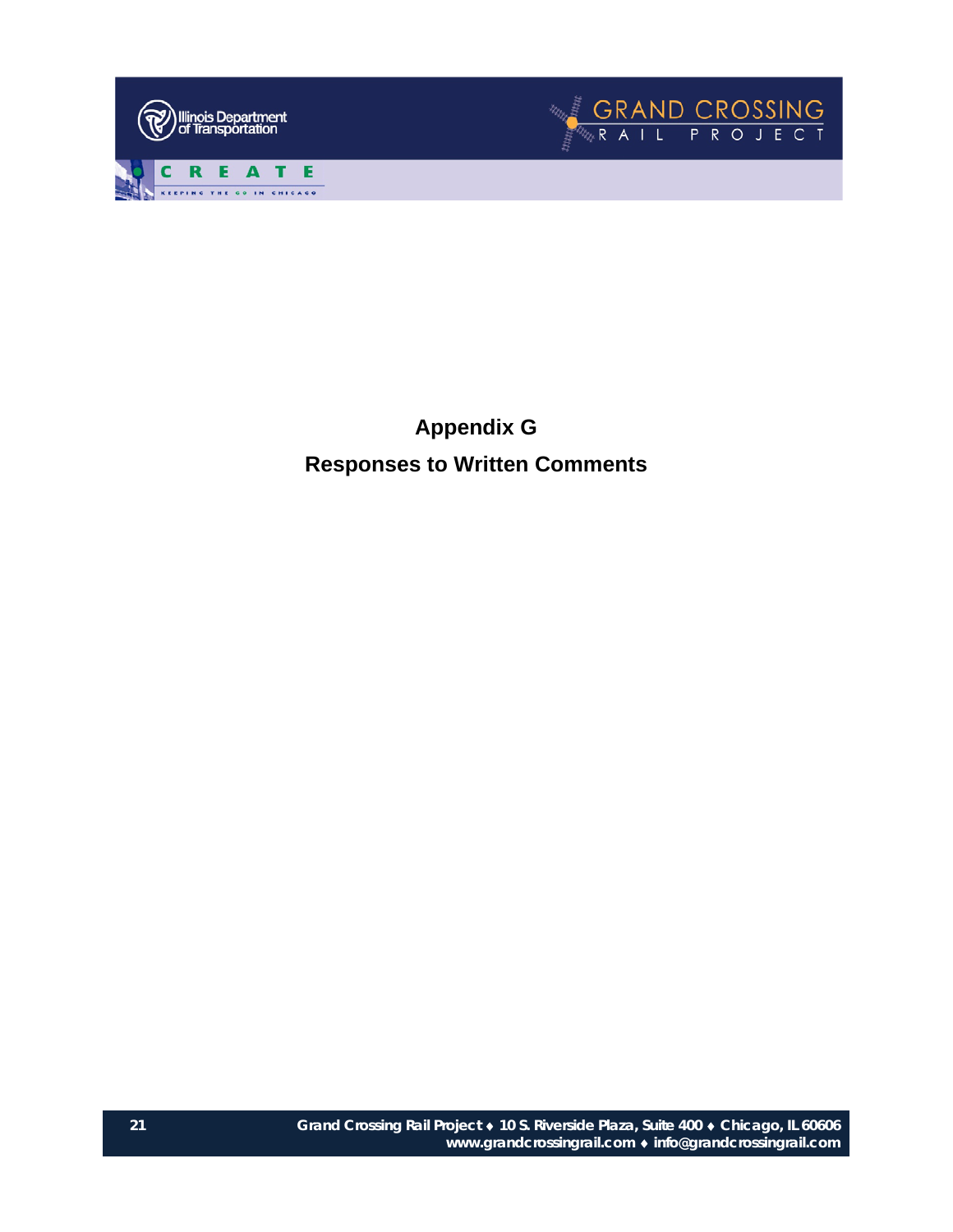



Jackson Blue P.O. Box 2918 Chicago, IL 60690

Dear Mr. Blue:

Thank you for participating in the May  $17<sup>th</sup>$  Community Meeting for the Chicago Region Environmental and Transportation Efficiency (CREATE) Program's Grand Crossing Rail Project. The Project Team appreciates that you took the time to attend the meeting and to provide written comments on the project. Input received from you and from other meeting participants will be vital to shaping a solution for the Grand Crossing Rail Project that best balances the transportation needs of this project with the concerns and values of your community.

We have added you to the project mailing list and will provide you with periodic updates on the project, as well as notify you of future events. In the meantime, please continue to visit the project website – **www.grandcrossingrail.com** – on a regular basis for the most up-to-date project information. As we noted at the Community Meeting, your comments are welcome at any time throughout the life of the project and can be submitted directly through the project website at **http://grandcrossingrail.com/contact.php**, or via the mailing or email address at the bottom of this page. If you have questions or would like to discuss the project, please contact Tony Pakeltis, Parsons Project Manager, at (312) 930‐ 5268 or info@grandcrossingrail.com.

Thank you once again for your interest in the project. We look forward to your continued participation.

Samiell Stat

Danielle E. Stewart, P.E. CREATE Section Chief Illinois Department of Transportation www.createprogram.org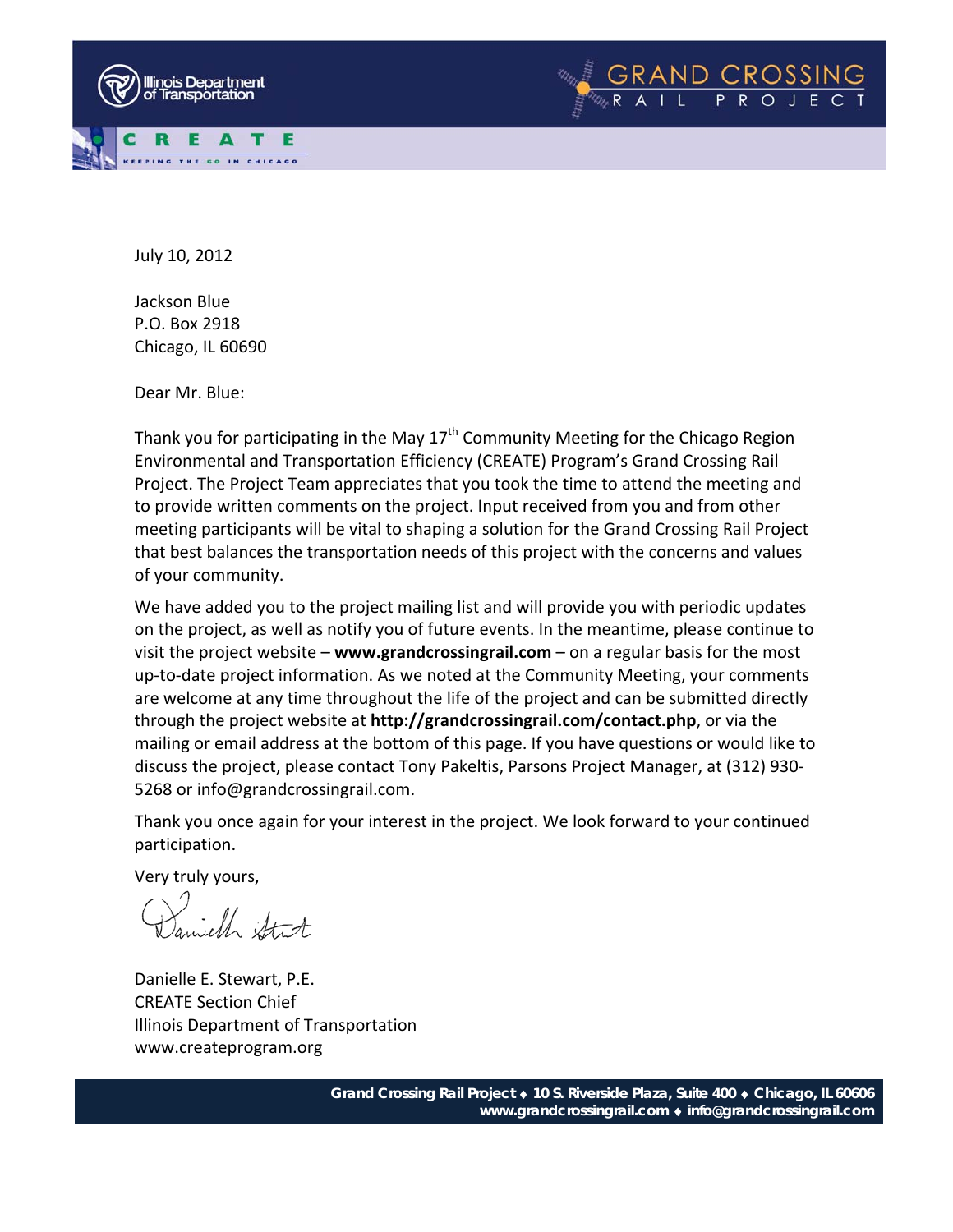



Abena Vickie Hurston 6908 S. Union Avenue, Unit 2 Chicago, IL 60621

Dear Ms. Hurston:

Thank you for participating in the May  $17<sup>th</sup>$  Community Meeting for the Chicago Region Environmental and Transportation Efficiency (CREATE) Program's Grand Crossing Rail Project. The Project Team appreciates that you took the time to attend the meeting and to provide written comments on the project. Input received from you and from other meeting participants will be vital to shaping a solution for the Grand Crossing Rail Project that best balances the transportation needs of this project with the concerns and values of your community.

Based on input received at this Community Meeting and earlier public meetings, as well as through our coordination with the project's Community Advisory Group and other stakeholders, the Project Team is now beginning to develop the project's Draft Environmental Impact Statement (EIS). The Draft EIS will provide more detailed information on the effects of each alternative on the community, including any potential residential or commercial displacements, as well as any noise, air quality, and safety impacts that may result from one or more of the alternatives. The Draft EIS will be made available to the public when it is completed in early 2013, and Public Hearings will be held after the Draft EIS has been circulated.

We have added you to the project mailing list and will provide you with periodic updates on the project, as well as notify you of future events. In the meantime, please continue to visit the project website – **www.grandcrossingrail.com** – on a regular basis for the most up-to-date project information. As we noted at the Community Meeting, your comments are welcome at any time throughout the life of the project and can be submitted directly through the project website at **http://grandcrossingrail.com/contact.php**, or via the mailing or email address at the bottom of this page. If you have questions or would like to discuss the project, please contact Tony Pakeltis, Parsons Project Manager, at (312) 930‐ 5268 or info@grandcrossingrail.com.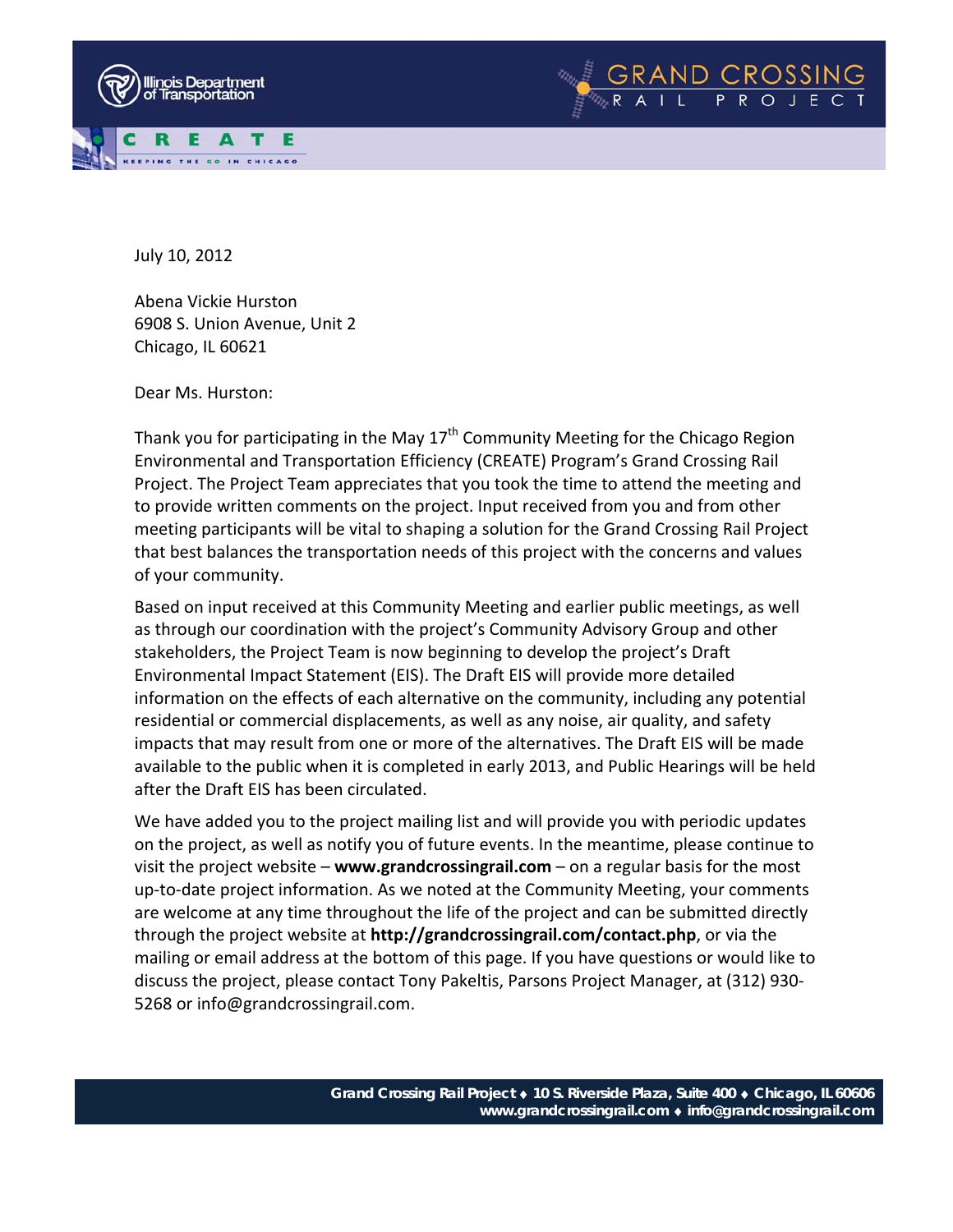## **Abena Vickie Hurston Page 2 of 2 July 10, 2012**

Thank you once again for your interest in the project. We look forward to your continued participation.

Very truly yours,

Danielle E. Stewart, P.E. CREATE Section Chief Illinois Department of Transportation www.createprogram.org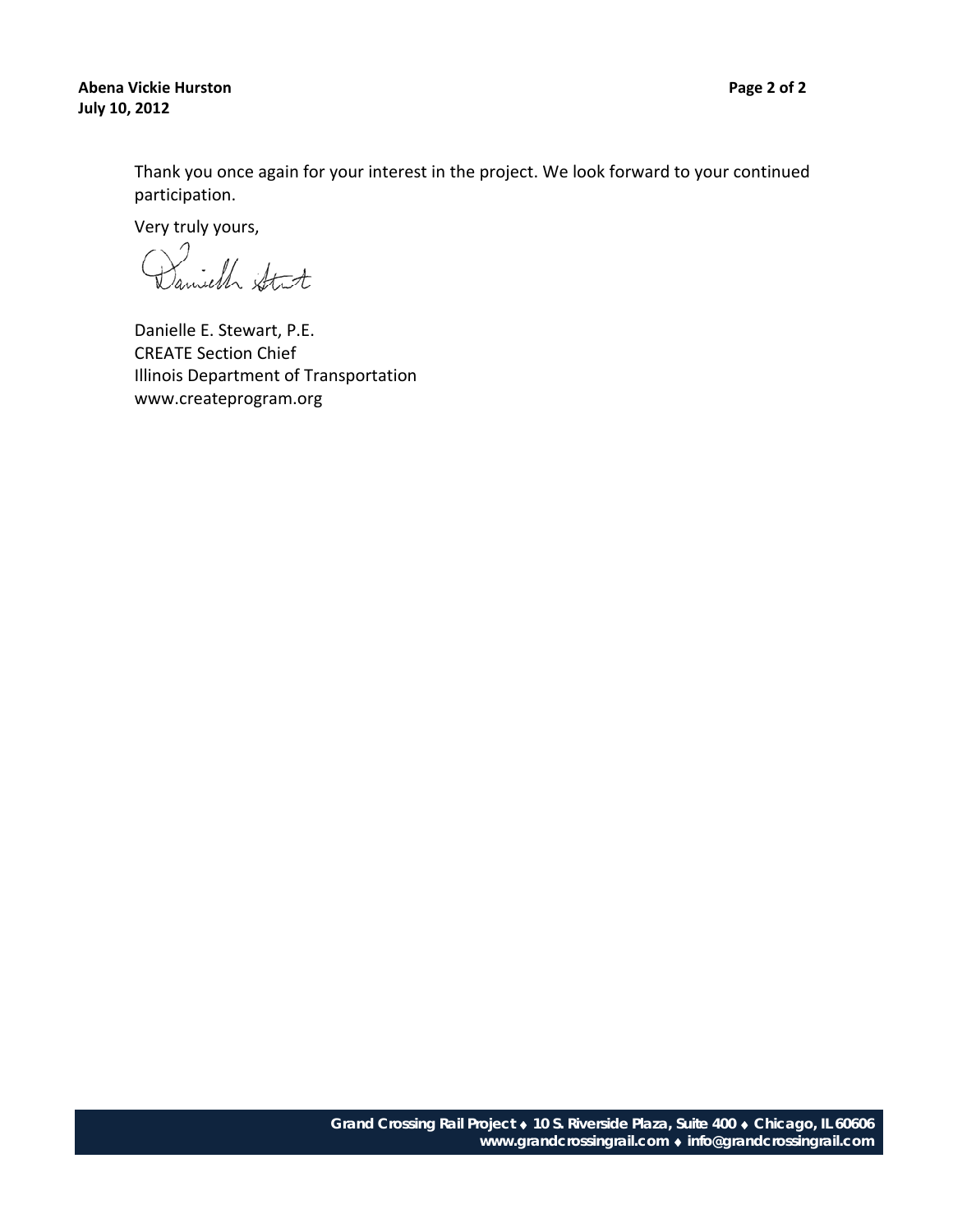



David Welch 1645 E. 83<sup>rd</sup> Place Chicago, IL 60617

Dear Mr. Welch:

Thank you for participating in the May  $17<sup>th</sup>$  Community Meeting for the Chicago Region Environmental and Transportation Efficiency (CREATE) Program's Grand Crossing Rail Project. The Project Team appreciates that you took the time to attend the meeting and to provide written comments on the project. Input received from you and from other meeting participants will be vital to shaping a solution for the Grand Crossing Rail Project that best balances the transportation needs of this project with the concerns and values of your community.

Based on input received at this Community Meeting and earlier public meetings, as well as through our coordination with the project's Community Advisory Group and other stakeholders, the Project Team is now beginning to develop the project's Draft Environmental Impact Statement (EIS). The Draft EIS will provide more detailed information on the effects of each alternative, including how the potential lowering or closing  $75<sup>th</sup>$  Street,  $76<sup>th</sup>$  Street, and/or Greenwood Avenue would affect the community, in terms of vehicular, pedestrian, and bicycle access and travel patterns. Potential drainage issues will also be identified as part of this project. The Draft EIS will be made available to the public when it is completed in early 2013, and Public Hearings will be held after the Draft EIS is circulated.

Thank you for your suggestion that we advertise our meetings via a radio public service announcement; we will investigate the possibility of radio advertisements for future meetings. For the May 17<sup>th</sup> Community Meeting, the Project Team used a range of strategies to notify the public about the meeting, including postcards, door hangers, newspaper advertisements, email blasts, and website postings, and through coordination with elected officials and the project's Community Advisory Group. These efforts are detailed in the *Purpose and Need Community Meeting Summary Report,* which is available on the project website at **http://grandcrossingrail.com/project\_resources.html**. Based on the mailing address you provided on the sign-in sheet and on your comment form,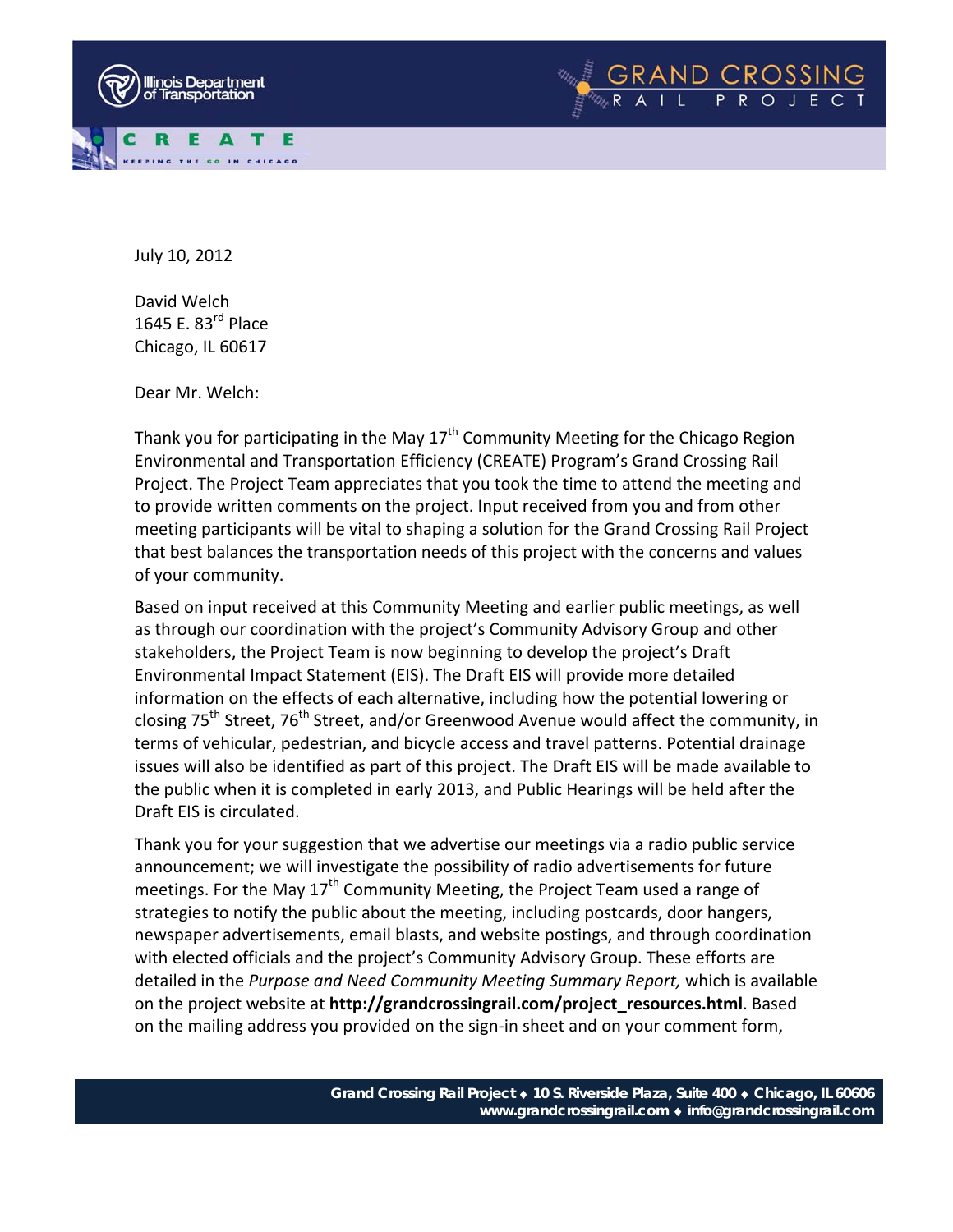your home is outside of the study area, which is why you did not receive a postcard or door hanger advertising the May  $17<sup>th</sup>$  Community Meeting.

Now that we have your address, we have added you to the project mailing list and will provide you with periodic updates on the project, as well as notify you of future events. In the meantime, please continue to visit the project website – **www.grandcrossingrail.com** – on a regular basis for the most up‐to‐date project information. As we noted at the Community Meeting, your comments are welcome at any time throughout the life of the project and can be submitted directly through the project website at **http://grandcrossingrail.com/contact.php**, or via the mailing or email address at the bottom of this page. If you have questions or would like to discuss the project, please contact Tony Pakeltis, Parsons Project Manager, at (312) 930‐5268 or info@grandcrossingrail.com.

Thank you once again for your interest in the project. We look forward to your continued participation.

Very truly yours,

Danielle E. Stewart, P.E. CREATE Section Chief Illinois Department of Transportation www.createprogram.org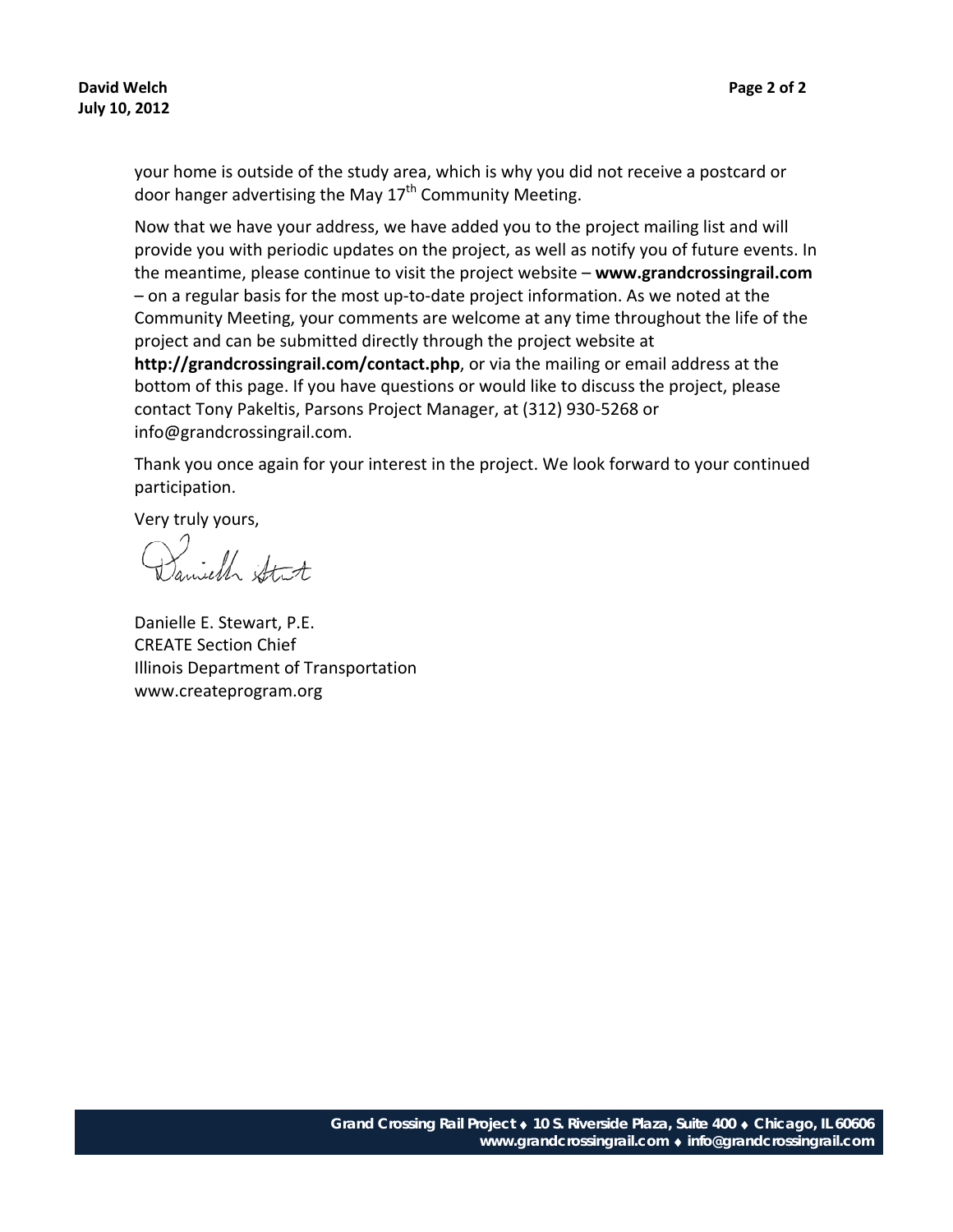



Edgar Lee Jeffries 6402 S. Peoria Street, Unit 1S Chicago, IL 60621

Dear Mr. Jeffries:

Thank you for participating in the May  $17<sup>th</sup>$  Community Meeting for the Chicago Region Environmental and Transportation Efficiency (CREATE) Program's Grand Crossing Rail Project. The Project Team appreciates that you took the time to attend the meeting and to provide written comments on the project. Input received from you and from other meeting participants will be vital to shaping a solution for the Grand Crossing Rail Project that best balances the transportation needs of this project with the concerns and values of your community.

Based on input received at this Community Meeting and earlier public meetings, as well as through our coordination with the project's Community Advisory Group and other stakeholders, the Project Team is now beginning to develop the project's Draft Environmental Impact Statement (EIS). The Draft EIS will provide more detailed information on the effects of each alternative on the community, including any potential residential or commercial displacements, as well as air quality impacts that may result from one or more of the alternatives during and/or after construction. Measures to avoid, minimize, or mitigate any negative effects will be incorporated into the design of the project as part of the EIS process. The Draft EIS will be made available to the public when it is completed in early 2013, and Public Hearings will be held after the Draft EIS is circulated.

In terms of training and job opportunities related to the Grand Crossing Rail Project, we are still in the early stages of the project, several years away from any hiring for construction‐related positions. In the meantime, individuals interested in pursuing opportunities for training and job placement in the construction trades on CREATE‐related work and other IDOT projects in the region are encouraged to contact Shoshiwa Mabina, director of IDOT's Highway Construction Careers Training Program (HCCTP) at Dawson Technical Institute, part of Kennedy King College. HCCTP was initiated by IDOT in 2009 in an effort to increase access to highway construction jobs for minorities, women, and disadvantaged individuals. Ex‐offenders are eligible for the program. HCCTP students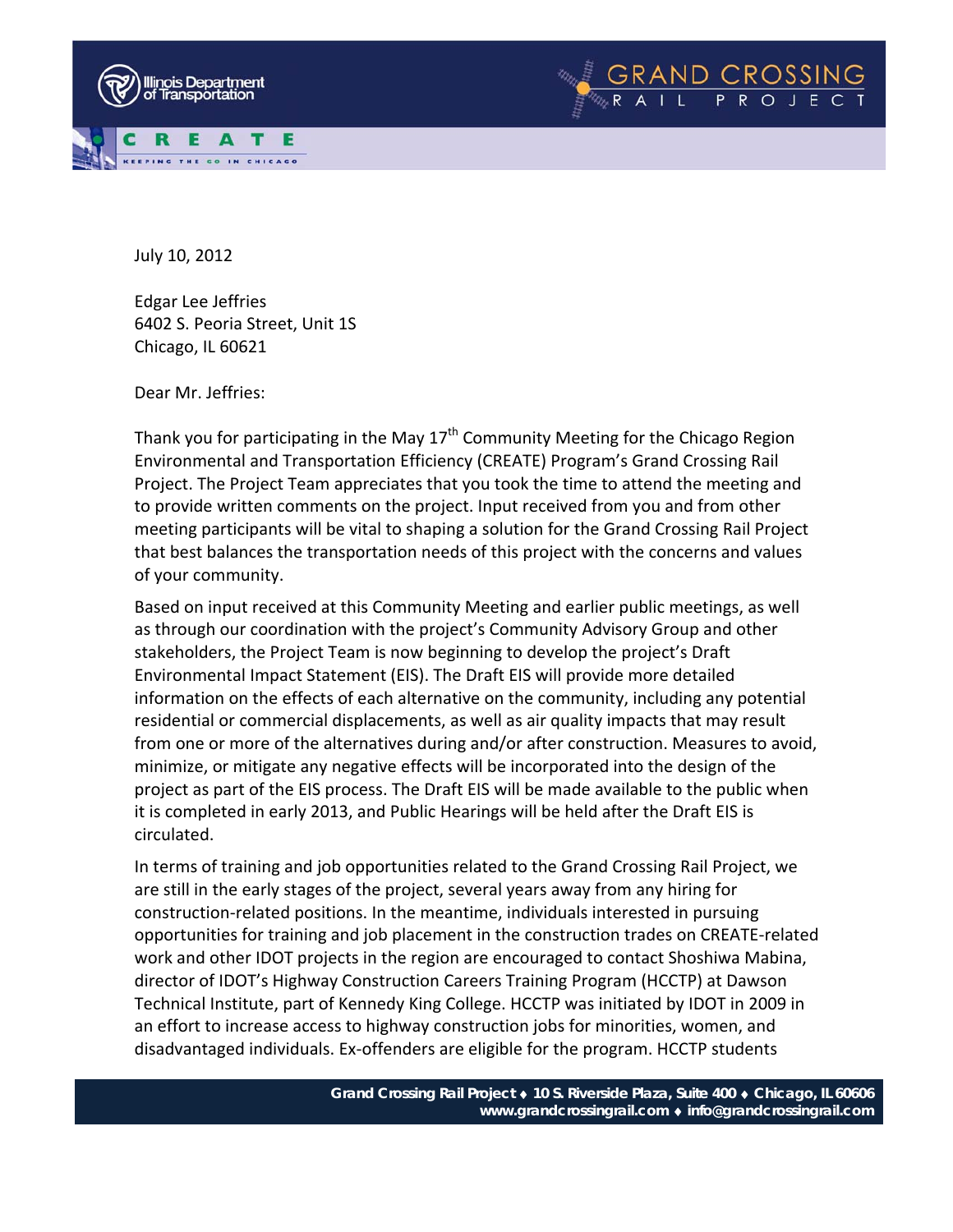receive intensive training in highway construction‐related skills, such as mathematics for the trades, job site readiness, carpentry, concrete flatwork, blueprint reading, forklift operation, OSHA 10 safety training, and other skills to improve individuals' employability in Illinois' highway construction industry, including the CREATE Program. Ms. Mabina can be reached at 773‐451‐2082 or smabina@ccc.edu.

We have added you to the project mailing list and will provide you with periodic updates on the project, as well as notify you of future events. In the meantime, please continue to visit the project website – **www.grandcrossingrail.com** – on a regular basis for the most up-to-date project information. As we noted at the Community Meeting, your comments are welcome at any time throughout the life of the project and can be submitted directly through the project website at **http://grandcrossingrail.com/contact.php**, or via the mailing or email address at the bottom of this page. If you have questions or would like to discuss the project, please contact Tony Pakeltis, Parsons Project Manager, at (312) 930‐ 5268 or info@grandcrossingrail.com.

Thank you once again for your interest in the project. We look forward to your continued participation.

Jamiell Strt

Danielle E. Stewart, P.E. CREATE Section Chief Illinois Department of Transportation www.createprogram.org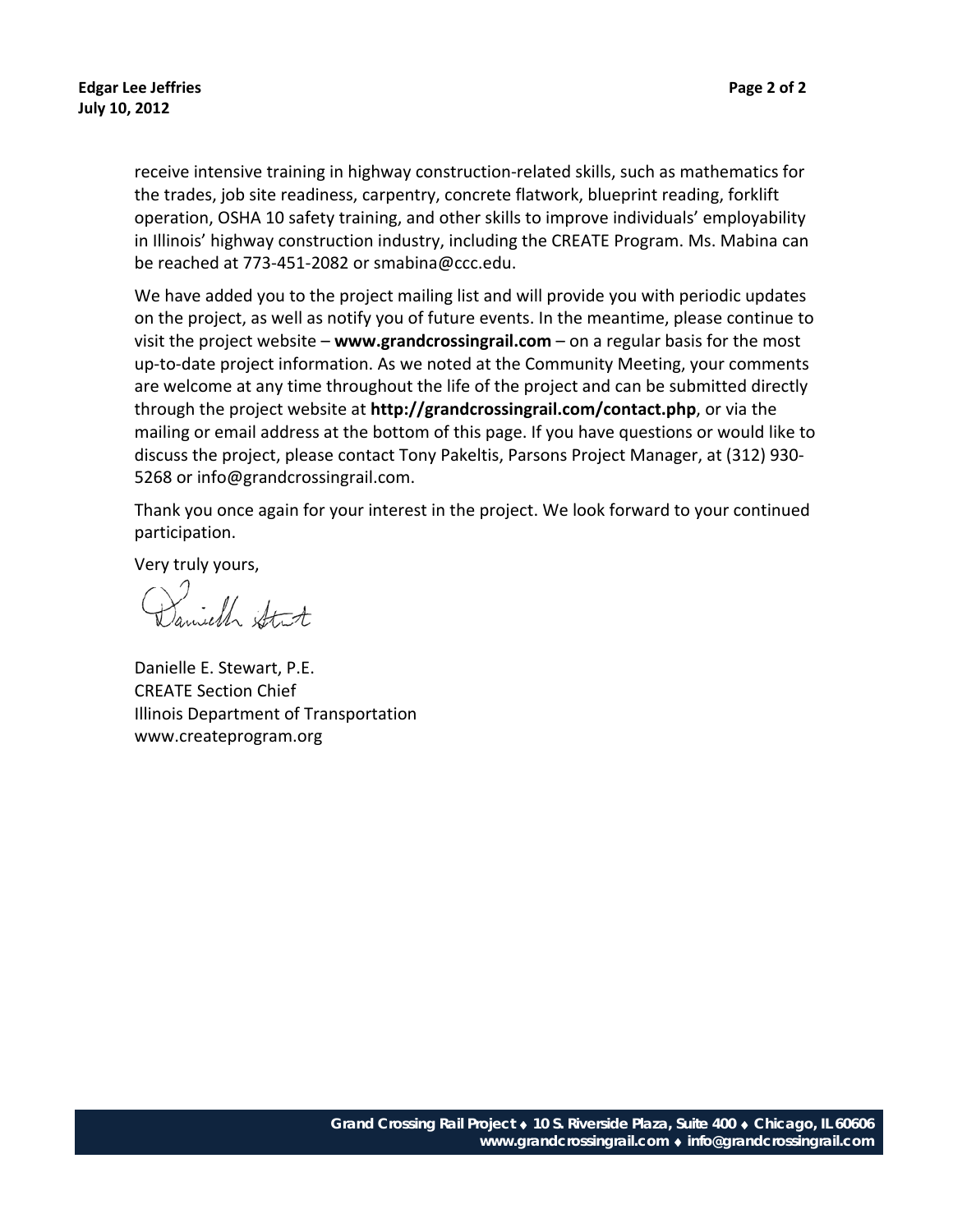



Crystal King‐Smith 7750 S. Langley Avenue Chicago, IL 60621

Dear Ms. King‐Smith:

Thank you for participating in the May  $17<sup>th</sup>$  Community Meeting for the Chicago Region Environmental and Transportation Efficiency (CREATE) Program's Grand Crossing Rail Project. The Project Team appreciates that you took the time to attend the meeting and to provide written comments on the project. Input received from you and from other meeting participants will be vital to shaping a solution for the Grand Crossing Rail Project that best balances the transportation needs of this project with the concerns and values of your community.

Based on input received at this Community Meeting and earlier public meetings, as well as through our coordination with the project's Community Advisory Group and other stakeholders, the Project Team is now beginning to develop the project's Draft Environmental Impact Statement (EIS). The Draft EIS will provide more detailed information on the effects of each alternative on the community, both during and after construction. The Draft EIS will be made available to the public when it is completed in early 2013, and Public Hearings will be held after the Draft EIS is circulated.

We agree with you whole-heartedly on the importance of keeping the community informed about the project, not only by providing fair and open access to project meetings and relevant information, but also by encouraging discussion between the Project Team and community members throughout the life of the project. As we noted at the Community Meeting, comments are welcome at any time and can be submitted directly through the project website at **http://grandcrossingrail.com/contact.php**, or via the mailing or email address at the bottom of this page. Likewise, the Project Team is available to discuss the project or answer any additional questions you may have; please contact Tony Pakeltis, Parsons Project Manager, at (312) 930‐5268 or info@grandcrossingrail.com.

You remain on the project mailing list and will continue to receive periodic updates and notifications of future events. You will also receive an invitation to our next Community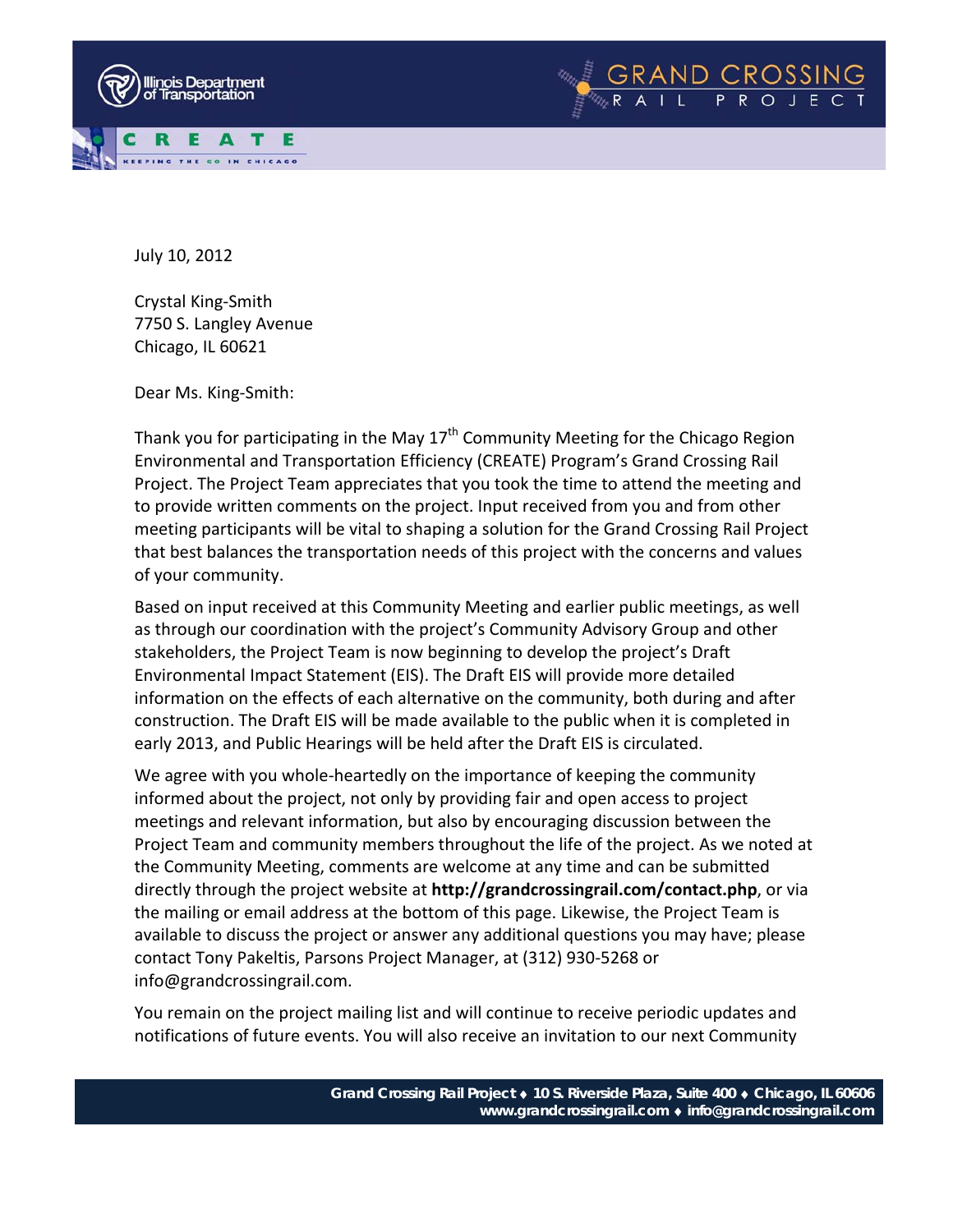Advisory Group meeting, which will be held this summer and will focus on identifying a Preferred Alternative for the project. In the meantime, please continue to visit the project website – **www.grandcrossingrail.com** – on a regular basis for the most up‐to‐date project information.

Thank you once again for your interest in the project. We look forward to your continued participation.

Very truly yours,<br>Daniell Stat

Danielle E. Stewart, P.E. CREATE Section Chief Illinois Department of Transportation www.createprogram.org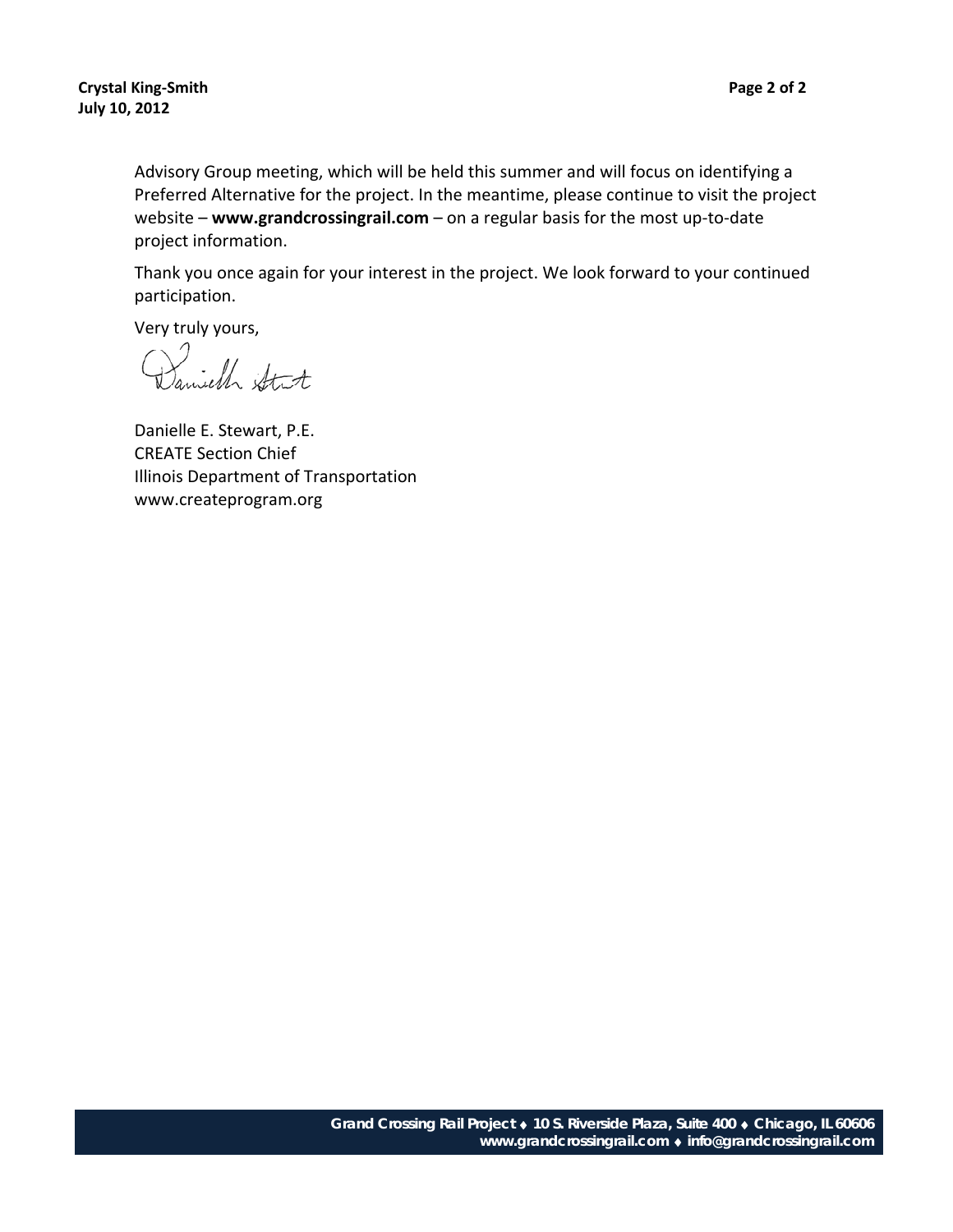



Tony Anthony Adams Johnson 3351 W. 21st Street Chicago, IL 60623

Dear Mr. Johnson:

Thank you for participating in the May  $17<sup>th</sup>$  Community Meeting for the Chicago Region Environmental and Transportation Efficiency (CREATE) Program's Grand Crossing Rail Project. The Project Team appreciates that you took the time to attend the meeting and to provide written comments on the project. Input received from you and from other meeting participants will be vital to shaping a solution for the Grand Crossing Rail Project that best balances the transportation needs of this project with the concerns and values of your community.

You remain on the project mailing list and will continue to receive periodic updates and notifications of future events. In the meantime, please continue to visit the project website – **www.grandcrossingrail.com** – on a regular basis for the most up‐to‐date project information. As we noted at the Community Meeting, your comments are welcome at any time throughout the life of the project and can be submitted directly through the project website at **http://grandcrossingrail.com/contact.php**, or via the mailing or email address at the bottom of this page. If you have questions or would like to discuss the project, please contact Tony Pakeltis, Parsons Project Manager, at (312) 930‐ 5268 or info@grandcrossingrail.com.

Thank you once again for your interest in the project. We look forward to your continued participation.

Samiell Stat

Danielle E. Stewart, P.E. CREATE Section Chief Illinois Department of Transportation www.createprogram.org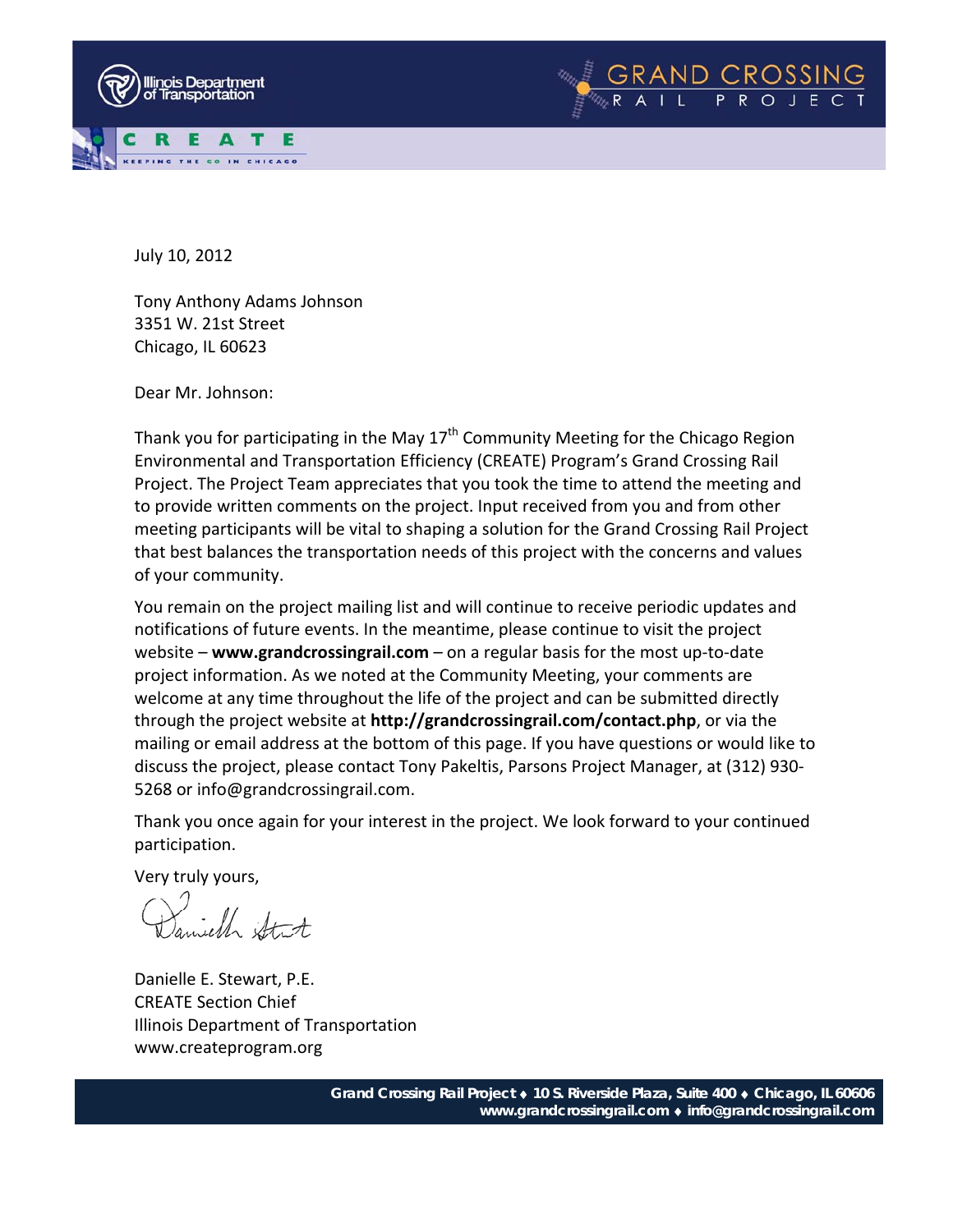



July 30, 2012

Isaac Perkins 8346 S. Drexel Avenue Chicago, IL 60619

Dear Mr. Perkins:

Thank you for your interest in the Chicago Region Environmental and Transportation Efficiency (CREATE) Program's Grand Crossing Rail Project. The Project Team appreciates that you took the time to visit our website to find out more about the project.

Based on input received at various community meetings held this Spring, as well as through our coordination with the project's Community Advisory Group and other stakeholders, the Project Team is now developing the project's Draft Environmental Impact Statement (EIS). The Draft EIS will provide more detailed information on the effects of each alternative, including how the potential lowering or closing of  $75<sup>th</sup>$  Street, 76<sup>th</sup> Street, and/or Greenwood Avenue would affect the community, in terms of both drainage issues and vehicular and pedestrian circulation. The Draft EIS will be made available to the public when it is completed in early 2013, and Public Hearings will be held after the Draft EIS has been issued for review and comment. We have noted your preference for lowering, rather than closing,  $75<sup>th</sup>$  and  $76<sup>th</sup>$  Streets and will incorporate your input into the Draft EIS.

We have added you to the project mailing list and will provide you with periodic updates on the project, as well as notify you of future events. In the meantime, please continue to visit the project website – **www.grandcrossingrail.com** – on a regular basis for the most up‐to‐date project information. Your comments are welcome at any time during the project and can be submitted directly through the project website at **http://grandcrossingrail.com/contact.php**, or via the mailing or email address at the bottom of this page. If you have questions or would like to discuss the project, please contact Tony Pakeltis, Parsons Project Manager, at (312) 930‐5268 or info@grandcrossingrail.com.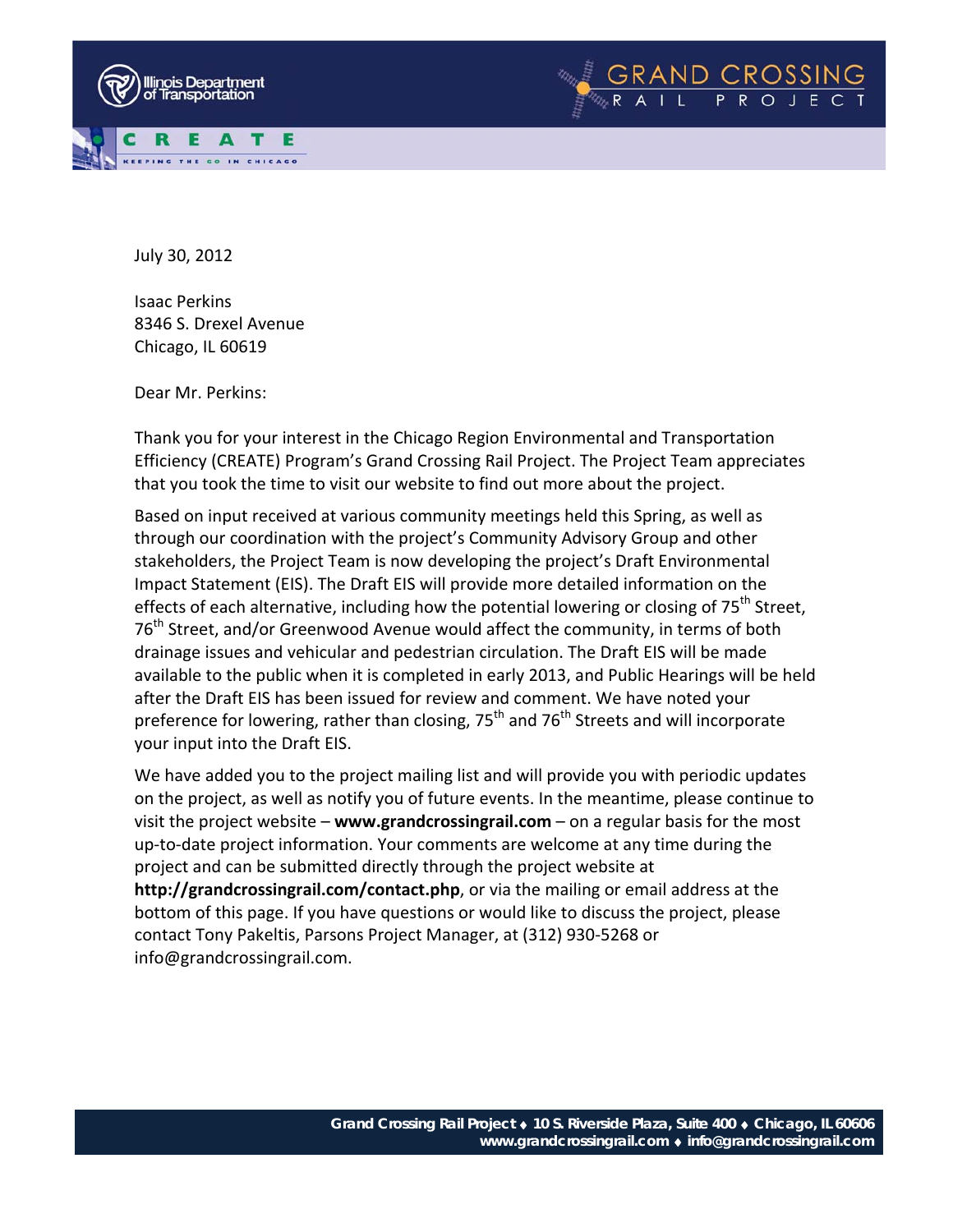**Isaac Perkins Page 2 of 2 July 30, 2012**

Thank you once again for your interest in the project. We look forward to your continued participation.

Very truly yours,

Danielle E. Stewart, P.E. CREATE Section Chief Illinois Department of Transportation www.createprogram.org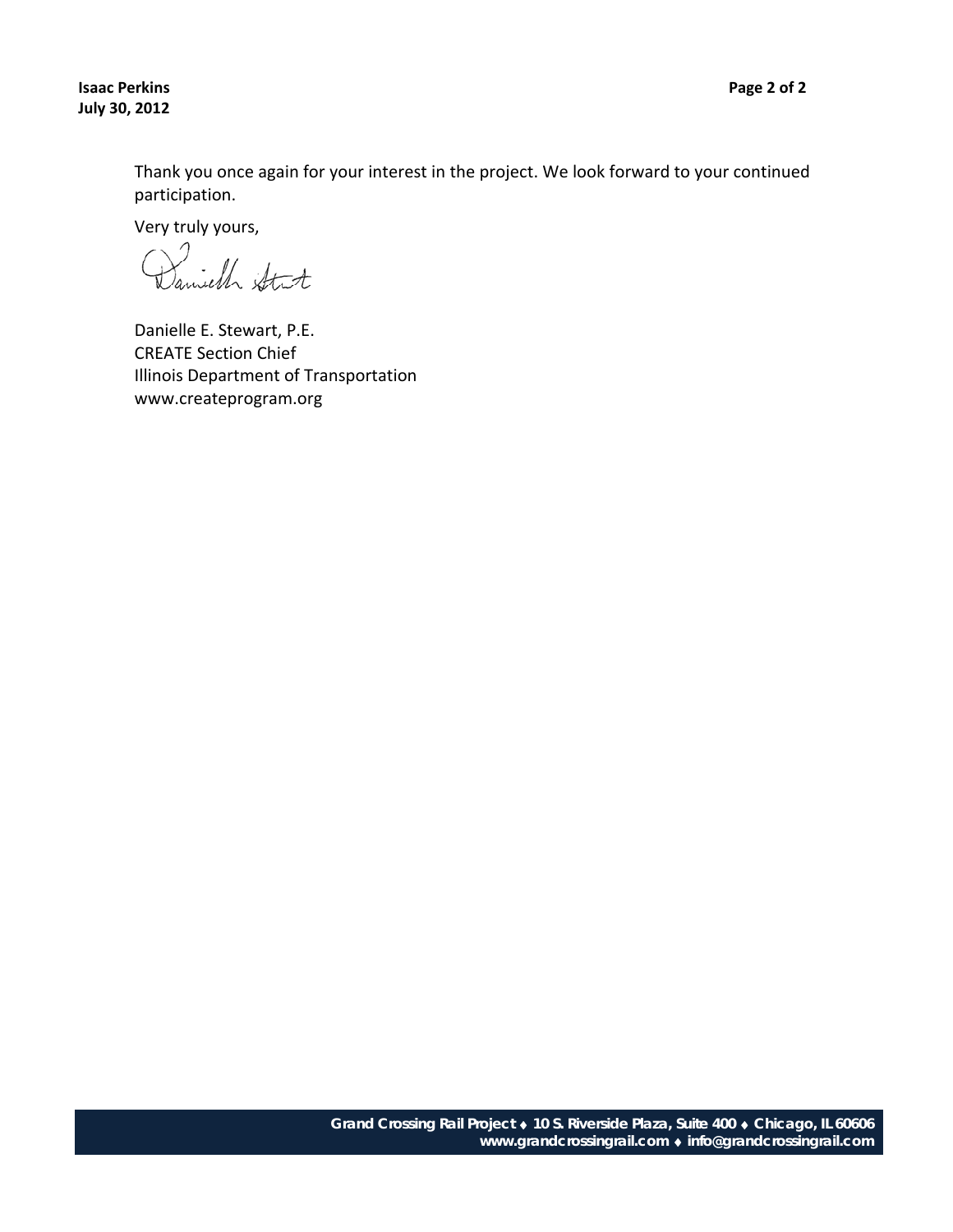



July 30, 2012

CeCe Edwards P.O. Box 6495 Chicago, IL 60680

Dear Ms. Edwards:

Thank you for participating in the May 17, 2012 Community Meeting for the Chicago Region Environmental and Transportation Efficiency (CREATE) Program's Grand Crossing Rail Project. The Project Team appreciates that you took the time to attend the meeting and to provide written comments on the project. Input received from you and from other meeting participants will be vital to shaping a solution for the Grand Crossing Rail Project that best balances the transportation needs of this project with the concerns and values of the community.

We appreciate your thoughtful input on the project and look forward to working with you as we move forward with the alternatives development and Environmental Impact Statement (EIS) process. As you know, we are still in the early stages of the project, several years away from any hiring for construction‐related positions. When the time comes to award project‐related contracts, all applicable federal and state regulations related to minority hiring will be adhered to. In the meantime, individuals interested in pursuing opportunities for training and job placement in the construction trades on CREATE‐related work and other Illinois Department of Transportation (IDOT) projects in the region are encouraged to contact Shoshiwa Mabina, director of IDOT's Highway Construction Careers Training Program (HCCTP) at Dawson Technical Institute, part of Kennedy King College. Ms. Mabina can be reached at 773‐451‐2082 or smabina@ccc.edu. A fact sheet providing additional information on CREATE‐related employment opportunities – including those with the railroads – is available on the project website at **http://grandcrossingrail.com/project\_resources.html**.

As a Community Advisory Group member and community leader, the Project Team will continue to rely on you to help shape the content and outcome of this important study. We hope to see you at our next round of Community Advisory Group meetings, which will be held later this summer. As always, please feel free to contact Tony Pakeltis, Parsons Project Manager, at (312) 930‐5268 or info@grandcrossingrail.com if you would like to discuss anything in the meantime.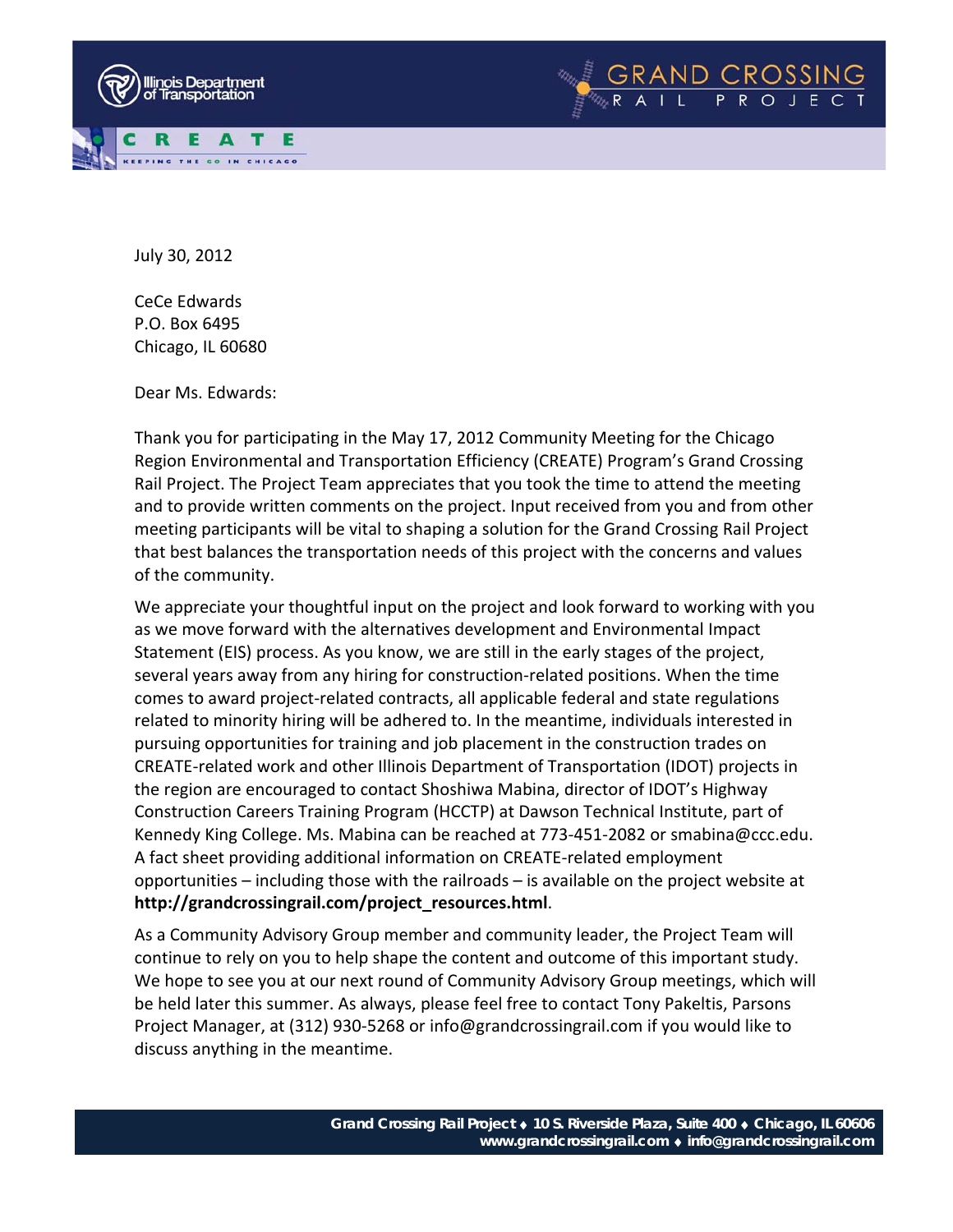**CeCe Edwards Page 2 of 2 July 30, 2012**

We thank you once again for your interest in the project and look forward to your continued participation.

Very truly yours,

Danielle E. Stewart, P.E. CREATE Section Chief Illinois Department of Transportation www.createprogram.org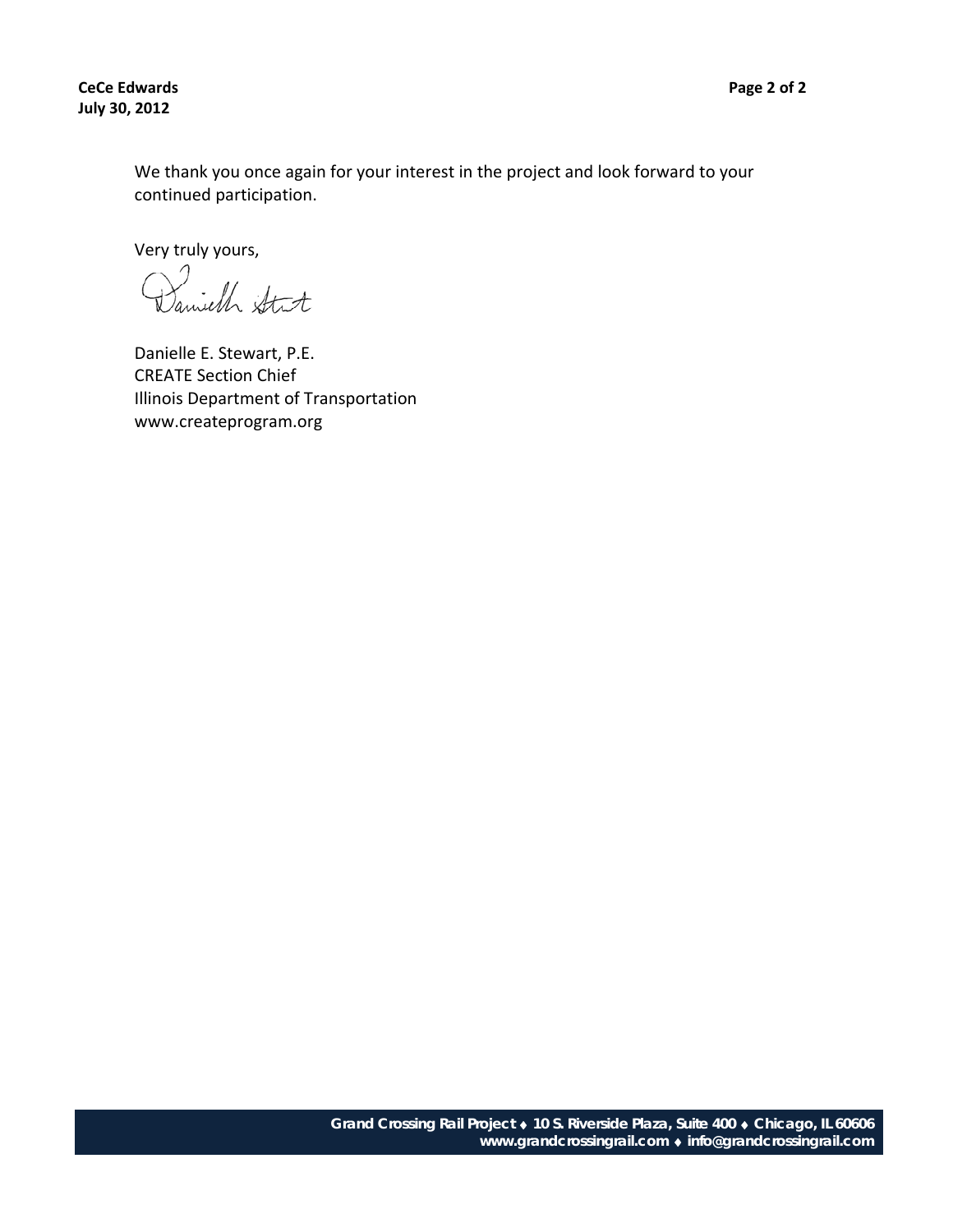



Barry Kelley barrykvs@gmail.com

Dear Mr. Kelley:

Thank you for your continued interest in the Chicago Region Environmental and Transportation Efficiency (CREATE) Program's Grand Crossing Rail Project. The Project Team appreciates that you took the time to visit our website and provide written comments on the project.

Although we are still in the early stages of the project, several years away from any hiring for construction‐related positions, individuals interested in pursuing opportunities for training and job placement in the construction trades on CREATE‐related work and other Illinois Department of Transportation (IDOT) projects are encouraged to contact Shoshiwa Mabina, director of IDOT's Highway Construction Careers Training Program (HCCTP) at Dawson Technical Institute, part of Kennedy King College. HCCTP was initiated by IDOT in 2009 in an effort to increase access to highway construction jobs for minorities, women, and disadvantaged individuals. HCCTP students receive intensive training in highway construction‐related skills, such as mathematics for the trades, job site readiness, carpentry, concrete flatwork, blueprint reading, forklift operation, OSHA 10‐hour safety training, and other skills to improve individuals' employability in Illinois' highway construction industry, including the CREATE Program. Ms. Mabina can guide you through the application process and answer any questions you may have about job training and experience requirements. She can be reached at 773‐451‐2082 or smabina@ccc.edu.

There are minority- and women-owned business goals for every project using federal funds. However, the federal process will not allow IDOT to include any provisions requiring contractors to hire individuals who live in the project study area.

A fact sheet providing additional information on CREATE‐related employment opportunities – including those with the railroads – is available on the project website at **http://grandcrossingrail.com/project\_resources.html**.

As a Community Advisory Group member and community leader, the Project Team will continue to rely on you to help shape the content and outcome of this important study. We hope to see you at our next round of Community Advisory Group meetings, which will be held later this summer. As always, please feel free to contact Tony Pakeltis, Parsons

GRAND CROSSING<br>RAIL PROJECT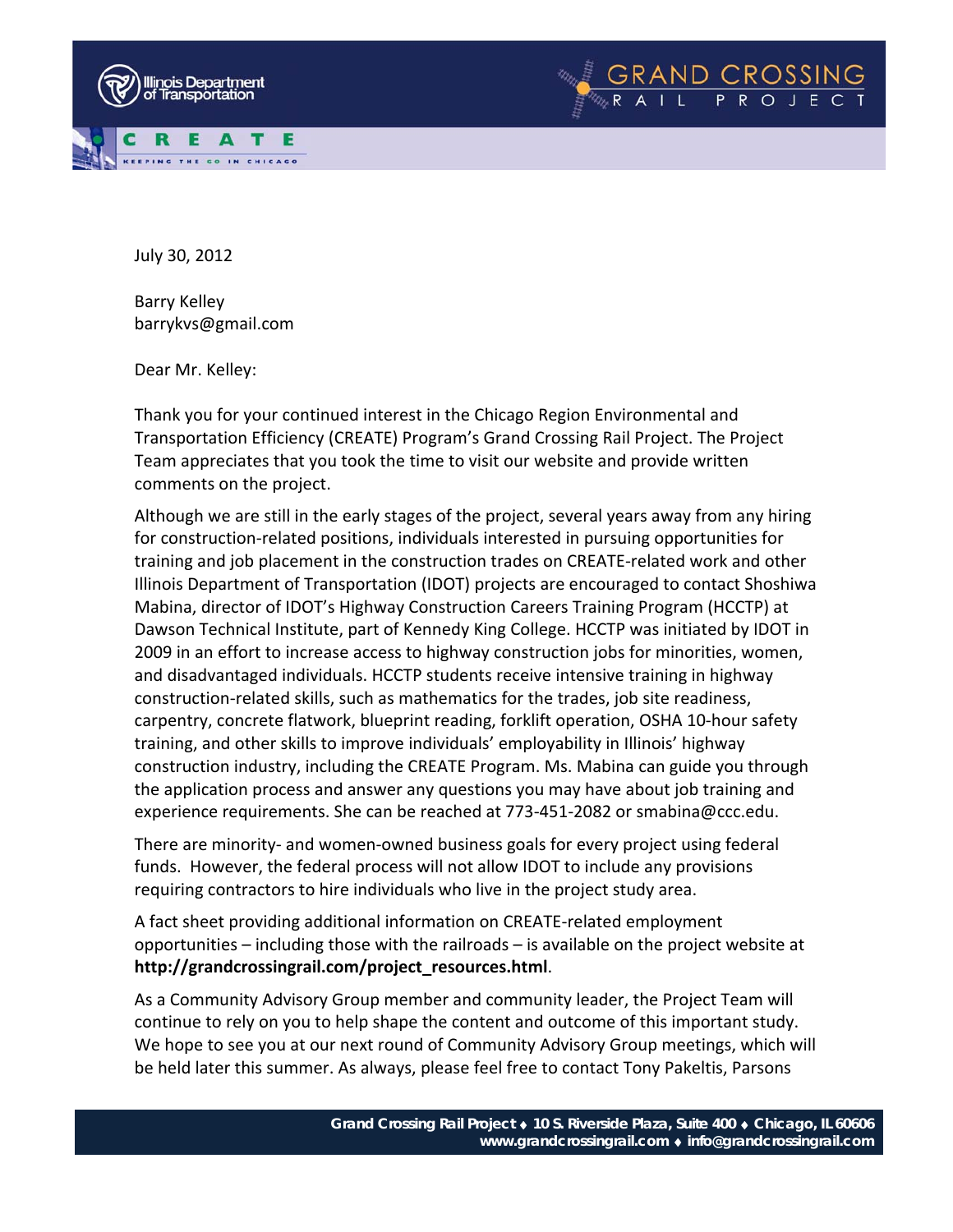Project Manager, at (312) 930‐5268 or info@grandcrossingrail.com if you would like to discuss anything in the meantime.

Thank you once again for your interest in the project. We look forward to your continued participation.

Daniell Stit

Danielle E. Stewart, P.E. CREATE Section Chief Illinois Department of Transportation www.createprogram.org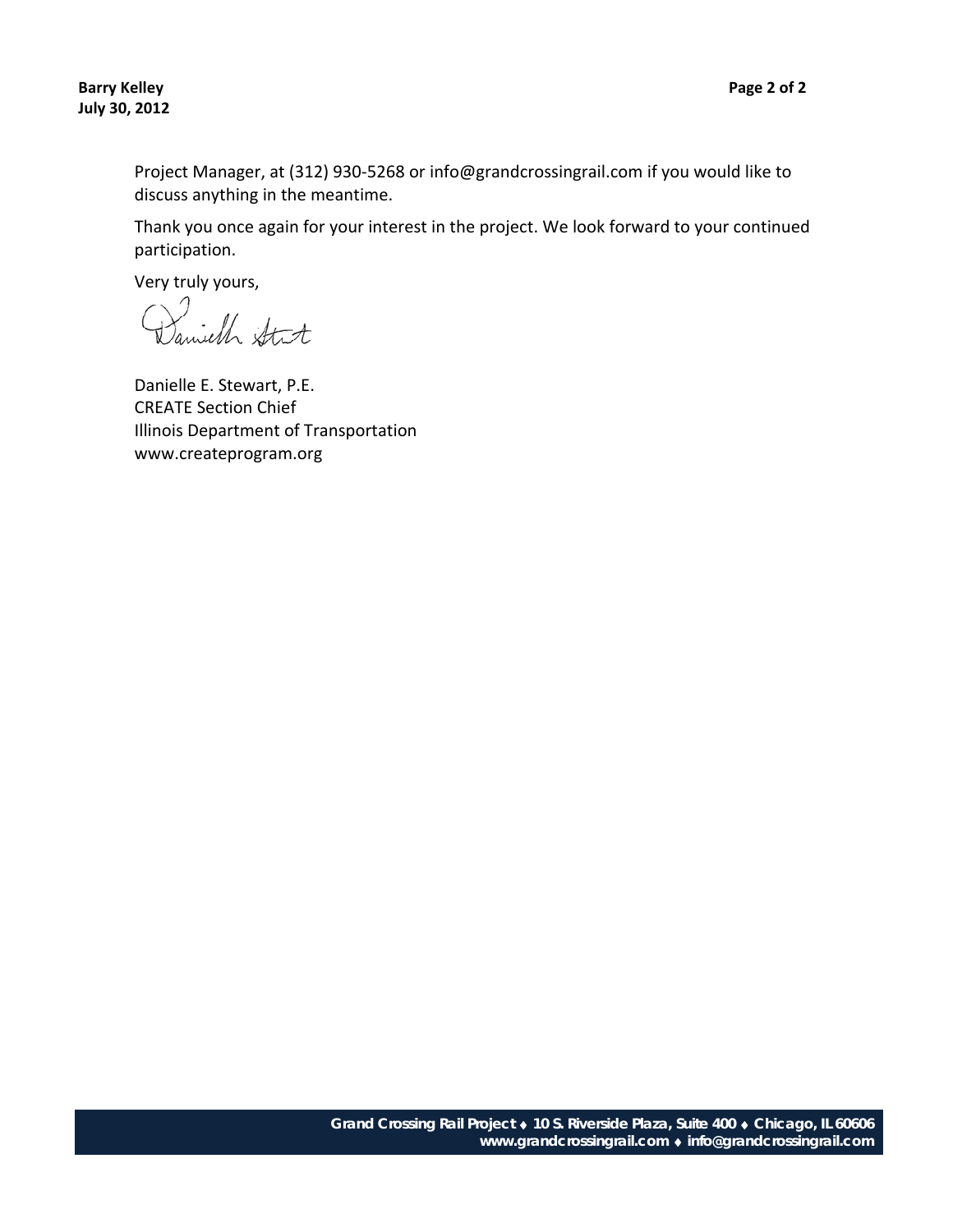



July 30, 2012

Jamie L. Woods 513 W.  $62<sup>nd</sup>$  Street Chicago, IL 60621 j.p.woods6265@sbcglobal.net

Dear Mr. Woods:

Thank you for your interest in the Chicago Region Environmental and Transportation Efficiency (CREATE) Program's Grand Crossing Rail Project. The Project Team appreciates that you took the time to visit our website to find out more about the project.

Although we are still in the early stages of the project, several years away from any hiring for construction‐related positions, individuals interested in pursuing opportunities for training and job placement in the construction trades on CREATE‐related work and other Illinois Department of Transportation (IDOT) projects in the region are encouraged to contact Shoshiwa Mabina, director of IDOT's Highway Construction Careers Training Program (HCCTP) at Dawson Technical Institute, part of Kennedy King College. HCCTP was initiated by IDOT in 2009 in an effort to increase access to highway construction jobs for minorities, women, and disadvantaged individuals. HCCTP students receive intensive training in highway construction‐related skills, such as mathematics for the trades, job site readiness, carpentry, concrete flatwork, blueprint reading, forklift operation, OSHA 10‐ hour safety training, and other skills to improve individuals' employability in Illinois' highway construction industry, including the CREATE Program. Ms. Mabina can guide you through the application process and answer any questions you may have about job training and experience requirements. She can be reached at 773‐451‐2082 or smabina@ccc.edu.

A fact sheet providing additional information on CREATE‐related employment opportunities – including those with the railroads – is available on the project website at **http://grandcrossingrail.com/project\_resources.html**.

We have added you to the project mailing list and will provide you with periodic updates on the project, as well as notify you of future events. In the meantime, please continue to visit the project website – **www.grandcrossingrail.com** – on a regular basis for the most up‐to‐date project information. Your comments are welcome at any time during the project and can be submitted directly through the project website at **http://grandcrossingrail.com/contact.php**, or via the mailing or email address at the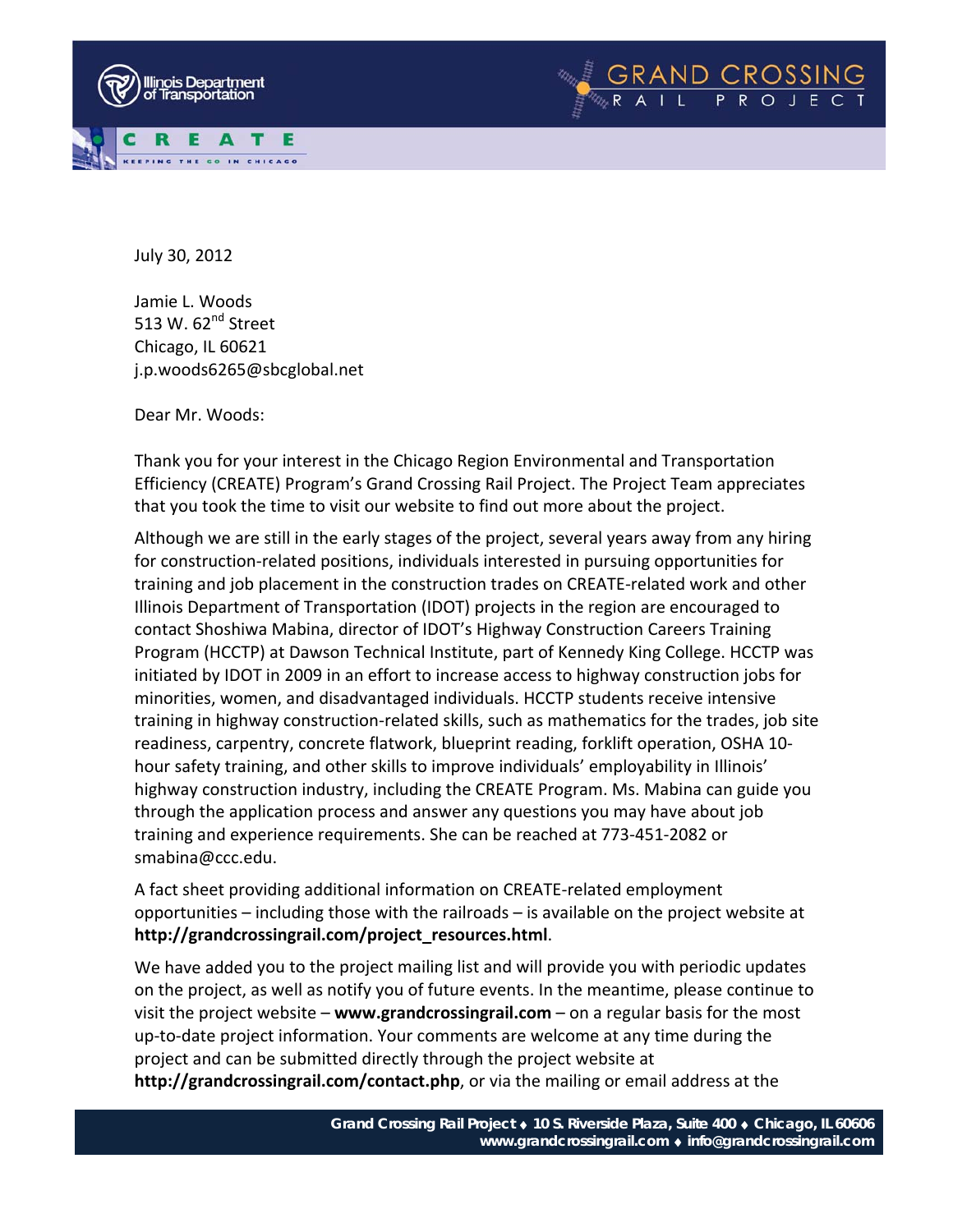bottom of this page. If you have questions or would like to discuss the project, please contact Tony Pakeltis, Parsons Project Manager, at (312) 930‐5268 or info@grandcrossingrail.com.

Thank you once again for your interest in the project. We look forward to your continued participation.

Daniell Stit

Danielle E. Stewart, P.E. CREATE Section Chief Illinois Department of Transportation www.createprogram.org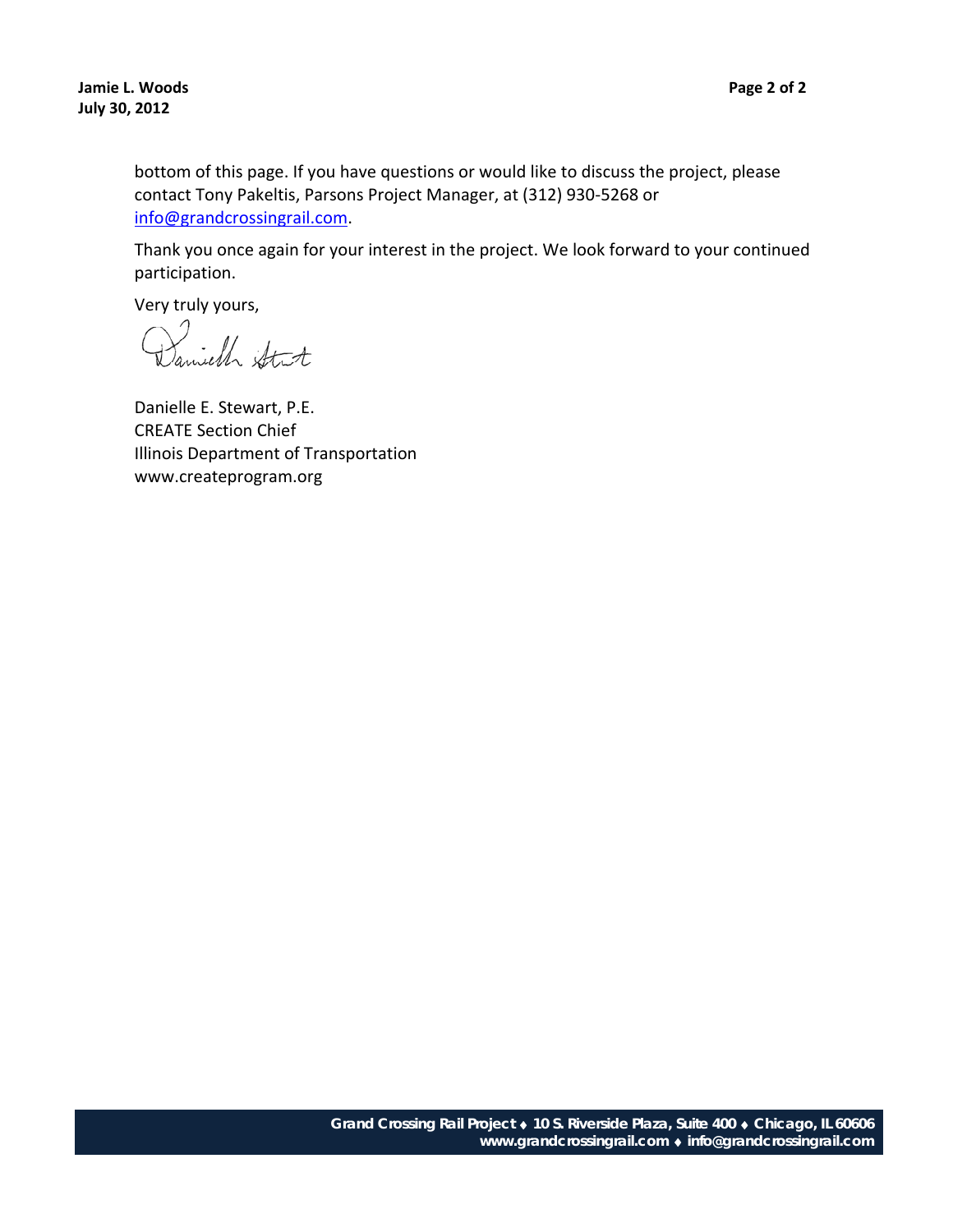



June 27, 2012

Naomi Davis Blacks in Green Box 490078 Chicago, IL 60649

Dear Ms. Davis:

Thank you for participating in the May  $17<sup>th</sup>$  Community Meeting for the Chicago Region Environmental and Transportation Efficiency (CREATE) Program's Grand Crossing Rail Project. The Project Team appreciates that you took the time to attend the meeting and to provide written comments on the project. Input received from you and from other meeting participants will be vital to shaping a solution for the Grand Crossing Rail Project that best balances the transportation needs of this project with the concerns and values of your community.

We appreciate your thoughtful input on ways the Project Team can continue to improve our community outreach efforts. Our plan moving forward is to hold two sets of Community Advisory Group meetings – one set this summer focused on the Preferred Alternative, and one set in early 2013 to provide a status update on the Draft Environmental Impact Statement (EIS) in advance of the Draft EIS being published. The Draft EIS should be published early next year with the public hearing tentatively scheduled for March 2013. In addition to these sessions with the full Community Advisory Group, we will participate in meetings with specific community organizations or groups of citizens as needed or requested. We believe this is a more flexible and individualized approach than committing to a rigid schedule of bi-monthly meetings with the larger group, which may not provide the right venue to fully address the issues and needs particular to specific groups. Our goal is to coordinate with the full range of community stakeholders and be as open and responsive as we can.

We would be happy to discuss our community outreach approach with you further at your convenience. Likewise, while we will not be able to add Community Liaison or Railroad Hiring and Contracting Liaison to the Project Team, we would be interested in hearing other suggestions you have for broadening our outreach campaign and improving the effectiveness of our communication strategies. Please contact Tony Pakeltis, Parsons Project Manager, at (312) 930‐5268 or info@grandcrossingrail.com if you would like to set up a time to talk.